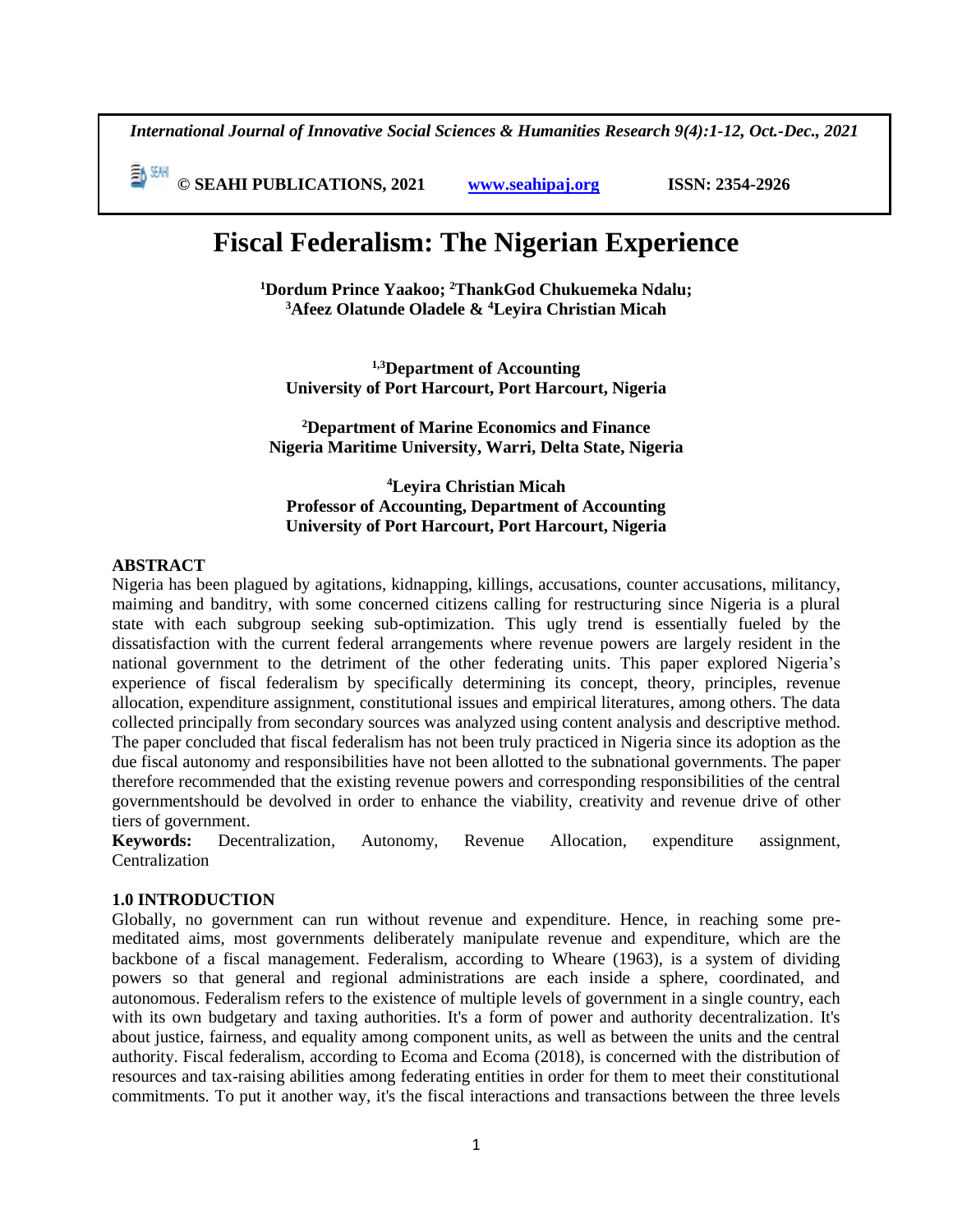of government. They went on to say that true fiscal federalism can only be achieved if there is no financial subordination at any level of government. That is, under a Federation, neither the federal, state, or local governments should be reliant on one another to carry out the statutory obligations and tasks delegated to them by the federal constitution.

Budgetary federalism was defined by Herber (1979) as the division of fiscal competences among sovereign levels of government in a federation. It is a system in which more than one level of government exists in a country, each with different expenditure obligations and taxing capabilities. Okigbo, Okigbo, Okigbo, (1969). Fiscal federalism is both a structure for delegating tasks to various levels of government and the fiscal instrument required to carry out these activities. Fiscal federalism, according to Sharma (1995), is a collection of guiding principles and a guiding concept that aids in the creation of financial connections between the national and subnational levels of government. In a federal system, fiscal federalism is the method of revenue generation, allocation, and redistribution among the federating units that allows for regional budgetary autonomy.

According to Ejeh and Orokpo (2014), fiscal federalism in Nigeria has a lengthy history dating back to 1946, when the Richards constitution was enacted. They claimed that Nigeria's fiscal federalism arose from historical, economic, political, geographical, cultural, and social considerations since Nigeria is a diverse country with multi-ethnic, multi-racial, and multi-lingual groups with self-serving agendas. Nigeria's fiscal arrangement accommodates the interaction between the federal government and the federating units in addressing critical issues such as revenue allocation from natural resources, expenditure allocation, regional disparities, and national unity, according to Ewetan, Ike, and Ige (2015).

However, budgetary arrangements have remained a contentious topic in all of these since 1946. (Ekpo, 2004). Because subnational governments lack financial sovereignty in Nigeria's existing fiscal architecture, fiscal federalism is characterized by substantial vertical and horizontal intergovernmental ties that have become exceedingly contentious and volatile. As a result, there are still unresolved difficulties in this area. Nigeria is a multi-ethnic country that is best described as a federal state. The public sector's poor performance since the first half of the 1980s has brought the subject of fiscal federalism, which has remained dominant and contentious in Nigeria's democracy, to the fore (Ewetan, 2013; 2012) cited in Ewetan, Ike and Ige (2015). Elaigwu (2007) in Ewetan, Ike, and Ige (2007) in Ewetan, Ike, and Ige (2007) in Ewetan, Ike, and Ige (2007) in Ewetan, Ike, and Ige (2007) in Ewetan, Ike, and Ige (2007) in Ewetan, Ike, and Ige (2007) in Ewetan, Ike, and Ige (2007) in Ewetan, I (2015). Ewetan et al. went on to say that the current fiscal setup encourages laziness, militancy, and insecurity, as well as phony population figures, corruption, and the enrichment of a parasitic class. Fiscal federalism has been at the forefront of political debate in Nigeria since the return to civilian rule, according to Nwogwugwu and Kupoluyi (2015). The oil-producing states of the Niger delta region have been highly vociferous in their demands for reorganization of the criteria for sharing the nation's wealth that is located within their jurisdiction. The protests have erupted because the federal government receives a disproportionate share of the national wealth at the expense of the oil-producing states. According to Arowolo (2011), the dynamism and complexity of Nigeria's federalism has garnered academic examination since it has spawned so many challenges capable of jeopardizing the Nigerian state's corporate existence and continuity.

Since 1946, the methodology and ideas of revenue sharing in Nigeria have been a source of conflict. Derivation was reduced from 100 percent to 50 percent by the Philipson Commission's recommendation in 1951, the Raiseman commission set it at 50 percent in 1958, the Raiseman commission set it at 50 percent in 1960, General Gowon reduced it to 45 percent in 1970, and it was further slashed to 20 percent in 1975. The Obasajo/Yar'Adua administration raised it to 25%, Shehu Shagari reduced it to 5% in 1981, General Buhari later crashed it to 1.5 percent, General Babangida pretended to raise it to 3%, and Ken Saro Wiwa's pressure forced the government to raise it to 13%, as stipulated in Nigeria's constitution (Odiqwe & Aibieyi, 2015). Military intervention in 1966 and its decrees no 9 1971 and 51 1969 petroleum Act bestowed ownership of both solid minerals and oil to the federal government, allowing the federal government to receive 100 percent of off-shore rents and royalties. That decree 13 1970 also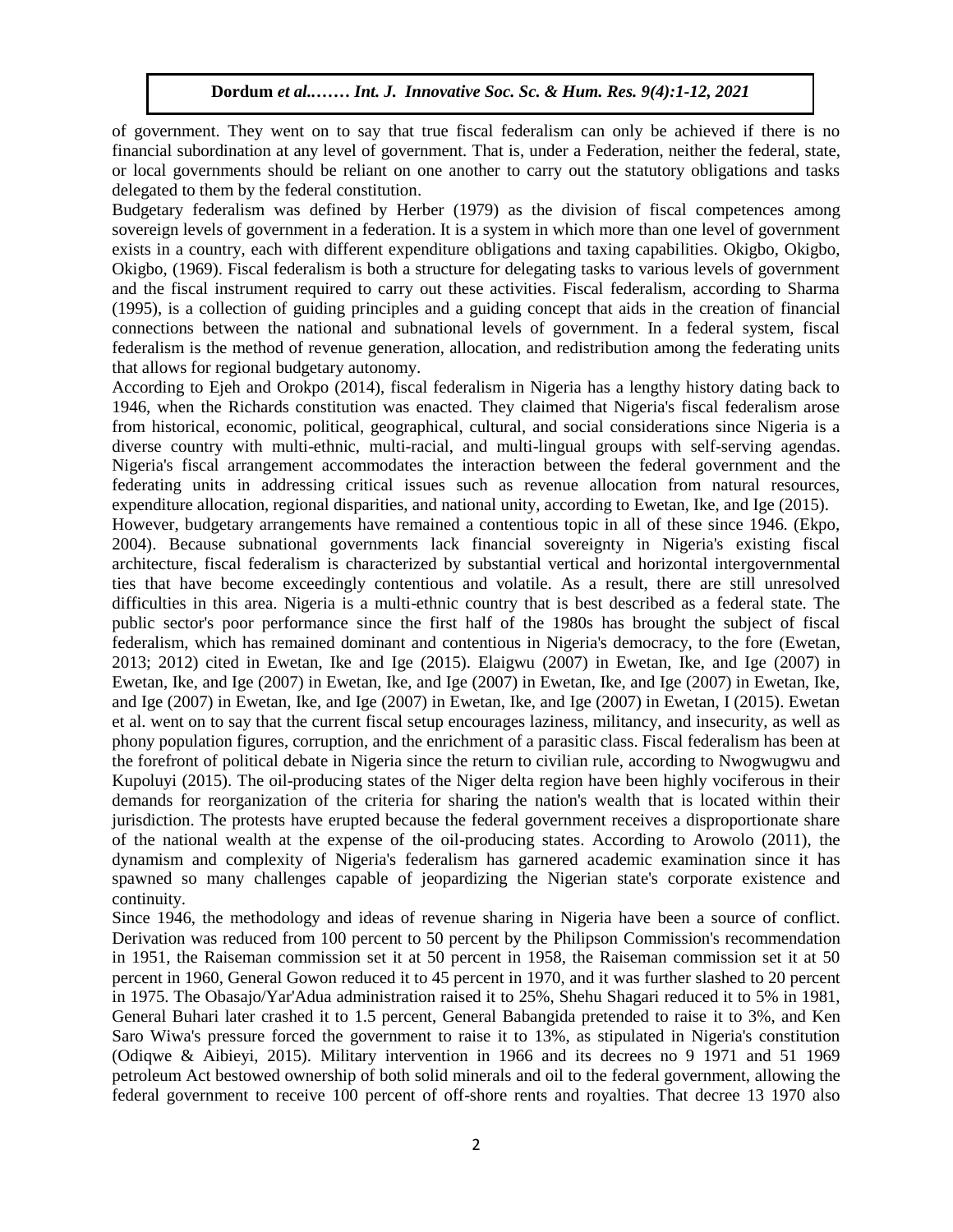created an environment where the federal government could amass enough wealth to address the problem of public expenditure after the war (Ola & Offiong 1999) cited in Odigwe and Aibieyi (2015).

Internal revenue production has been discouraged by the current state of affairs. The introduction of a democratic experiment in 1999, according to Ejeh and Orokpo (2014), re-echoed the challenges of intergovernmental fiscal arrangement among the various levels of government, with the question of resource control coming to the fore. According to Silas, (2013), cited in Odigwe and Aibieyi (2015), the Supreme Court's decision created a fiscal stampede, allowing the president to introduce a new revenue allocation of 56 percent to the federal government, 24.72 percent to the states, and 20.60 percent to local governments. States' resistance to this formula caused the federal government to reduce to 52.68 percent, and states' inaction caused the federal government to reduce to 52.68 percent. Ajibola (2008) identified the following as the major challenges of fiscal federalism in Nigeria:

- i. The major issue is the misalignment of revenue sources and functions among the various levels of government. The revenue allotted to the lower levels of government is insignificant in proportion to the tremendous responsibilities they are required to fulfill. This has had a significant impact on the country's infrastructure development.
- ii. The operations and efficacy of fiscal federalism are harmed by frequent changes in government and military coups. This is because the constitution is frequently suspended during military intervention in favor of decrees and edicts. The ideals of fiscal federalism were harmed in this circumstances, which harmed the country's development, particularly in the state and local government sectors.
- iii. Fiscal federalism in Nigeria faces issues such as declining revenue due to a drop in exports and changes in the pricing of the country's goods on the international commodity market.
- iv. Economic and financial mismanagement, as evidenced by corruption and financial impropriety among government officials, has hampered progress in Nigeria, particularly if the country's leaders are unscrupulous and self-centered.
- v. The distribution of federal revenue is based on political rather than economic considerations.
- vi. Rapid growth in the fiscal unit has resulted in a reduction in the amount of money available to each state and municipal government in the country.

Against these backdrops, the objective of this study is to examine how true fiscal federalism can be attained within the Nigerian context.

## **2.0 Theoretical Framework**

This study is anchored on social contract theory. This is because it underpin the objective of the study.

# **Social Contract Theory**

The social contract theory of Thomas Hobbes is the foundation of this research (1588-1679). Man in his natural form is evil, wicked, greedy, obstinate, egoistic, harsh, untruthful, and detrimental to his fellow human, according to Ibanichuka, Nwaiwu, and Dordum (2016). Men must agree to live together, relinquish the right they previously enjoyed in the state of nature, construct a social contract to which this right will be submitted, and appoint or elect a sovereign enforcement mechanism to enforce the contract as a way out of this unbearable life in the state of nature. According to Rankin, Stanton, McGowan, Ferlauto, and Tilling (2012), the term "social contract" refers not only to the interaction of government, law, property rights, and the economy, but also to society's implicit and explicit expectations of business and government. In other words, because they are granted permission to operate by society, they must be accountable to it. The social contract can be revoked, according to Rankin et al (2012), if accountability cannot be legitimized by performance or communication. This study is supported by the social contract theory, which assumes that the right granted to the government requires that the shared resources be distributed evenly to the contributing parties. Fiscal federalism is based on this principle.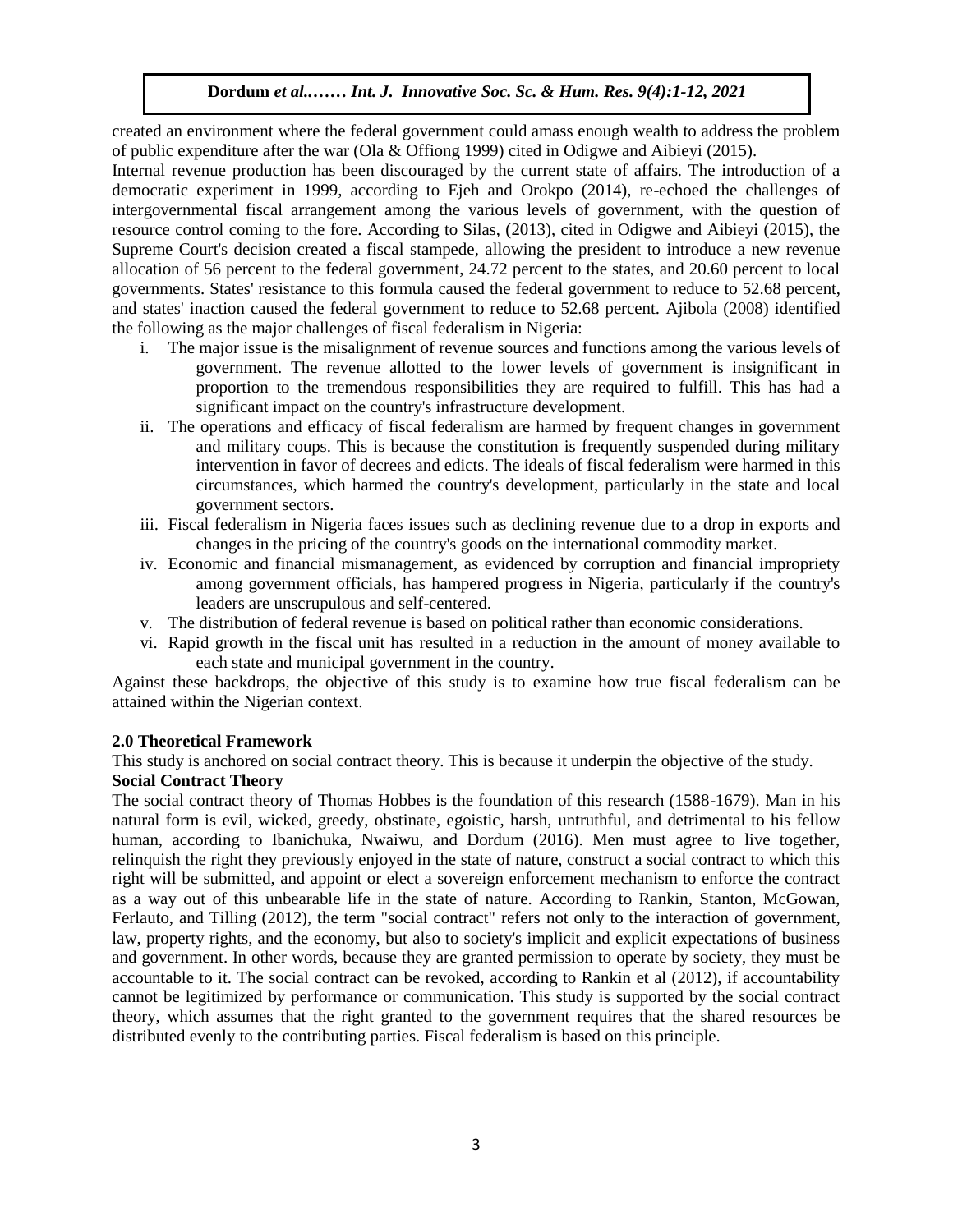# **3.0 Conceptual Review**

## **Concept of Fiscal Federalism**

Federalism produces fiscal federalism as a result. Federalism is a political idea in which government power is divided across national and subnational administrations, resulting in a federation (Arowolo 2011, Akindele and Olaopa, 2002). Federalism is a political concept in which authority is shared across national, state, and local administrations, resulting in what is commonly referred to as a federation (Arowolo, 2011, Akindele and Olaopa, 2002). "It is a political theory that is divergent in thought, variegated in ecology, and dynamic in practice," writes Arowolo (2011). According to Vincent (2001), federalism indicates that each tier of government is coordinated and independent within its specified sphere of responsibility, and that each tier of government should have proper taxing rights to exploit its separate sources of revenue. Fiscal federalism requires that each level of government have sufficient resources to carry out its tasks without requiring financial aid from the other (Wheare, 1963).

If state authorities, for example, discover that the services assigned to them are too costly for them to provide, and they turn to the federal government for grants and subsidies to help them, they are no longer coordinating with the federal government, but rather subject to it. Financial subordination, no matter how skillfully the legal structures are preserved, effectively ends federalism. As a result, both state and federal authorities in a federation must be given the constitutional authority to have access to and control their own sufficient financial resources. Each must have the ability to tax and borrow for the self-financing of its own services. Fiscal decentralization and financial autonomy are required for any federation to survive. Rather than concentrating decision-making at the center, fiscal decentralization involves delegating it to lower levels of government. As a result, each level of government should be allowed to make decisions and allocate resources in its own jurisdiction based on its own priorities. Furthermore, federating units should be allowed to act autonomously on subjects that fall under their jurisdiction (Ewetan, 2011). Understanding which functions and tools are best centralized and which are best placed in the area of decentralized levels of government is fundamental to fiscal federalism (Oates, 1999).

Budgetary federalism is a general normative framework for allocating functions to different levels of government and establishing appropriate fiscal tools to carry out these responsibilities (Arowolo, 2011). Fiscal decentralization is the practice of adopting a set of guiding ideas or concepts to help design financial interactions between the national and subnational levels of government (Sharma, 2005). The allocation of public sector tasks and finances among different levels of government is referred to as fiscal federalism (Ozo-Eson, 2005). Fiscal interactions between the central and lower levels of government are the hallmarks of fiscal federalism. The fiscal relationships between and among the federation's constituents are explained in terms of three main theories: the theory of fiscal relation, which concerns the functions expected to be performed by each level of government in the fiscal allocation; the theory of interjurisdictional cooperation, which refers to areas of shared responsibility by the national, state, and local governments; and the theory of interjurisdictional cooperation, which refers to areas of shared responsibility by the national, state, and local governments (Tella, 1999). In this instance, each jurisdiction (state, region, or zone) will deliver services whose benefits will accrue to persons inside its borders, and as a result, it should only use financing sources that will internalize costs.

# **Objectives of Fiscal Federalism**

According to Sewell et al (1994) in Odigwe and Aibieyi (2015), the objective of fiscal units in a federation includes:

- 1). To guarantee that sub-national expenditure obligations and financial resources (including transfers from the central government) are in sync, so that the sub-national government can carry out the activities that have been delegated to it.
- 2) To raise the level of government by including incentives for them to generate their own revenue.
- 3) To ensure that the central government's macroeconomic management policies are not jeopardized.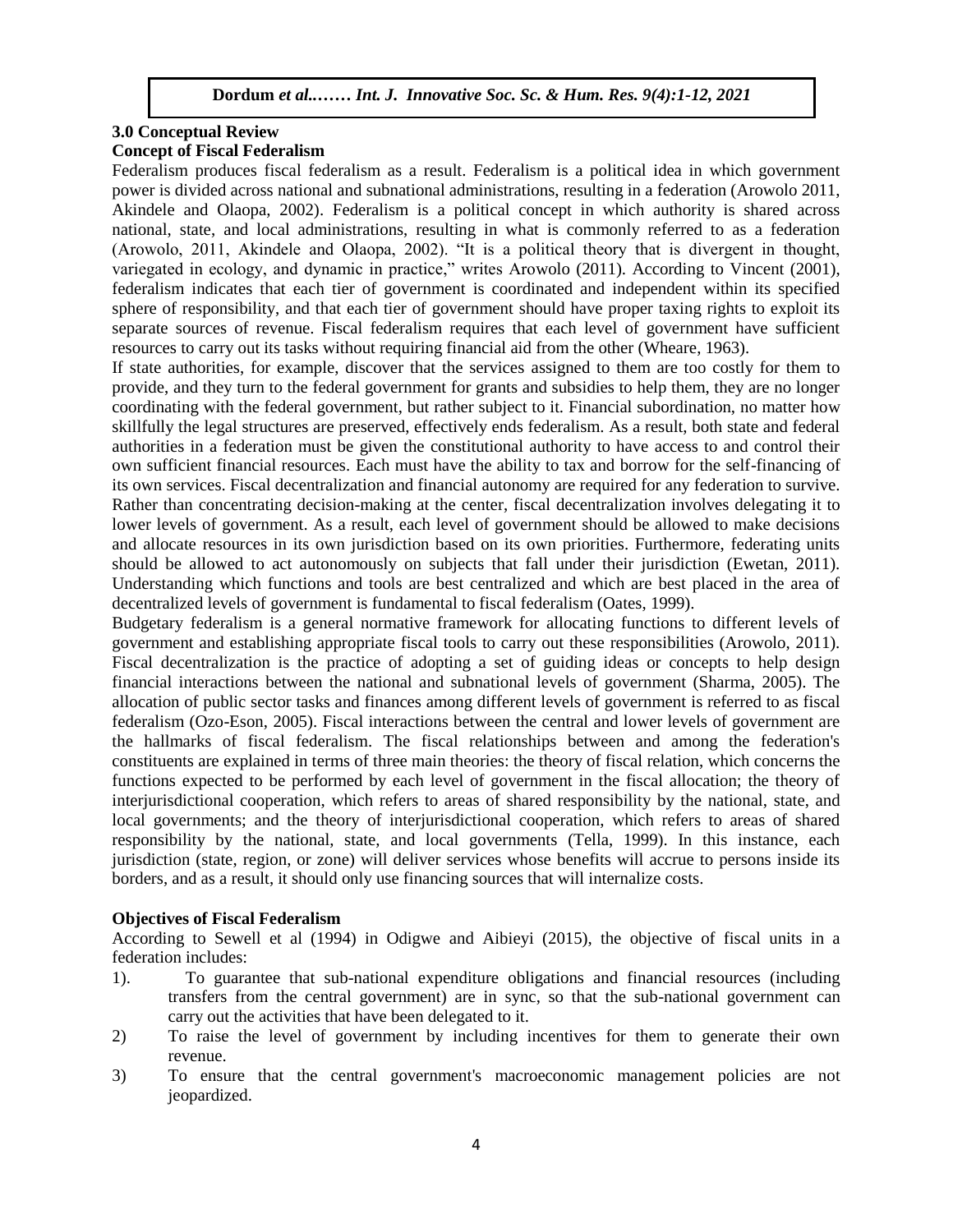- 4) To provide sub-national governments spending discretion in relevant areas in order to promote public spending efficiency and sub-national officials' accountability to their people in the provision of sub-national services.
- 5) To include intergovernmental transfers that are straightforward to administer, transparent, and based on objective, stable, and non-negotiable standards.
- 6) To minimize cost and economize on scarce criteria.
- 7) To provide equalization payments to local governments to compensate for inequalities in fiscal capability, so that poorer levels of government can provide adequate key services.
- 8) To incorporate mechanism to support public infrastructural development and proper funding.
- 9) To support a consistent government role which is market-oriented.
- 10) To agree with a rational distribution goals that is consistent.

# **Need for Fiscal Federalism in Nigeria**

According to Ecoma and Ecoma (2018), in a federal system where 90 percent of federally collected revenue is derived from a single region/state, and the method of sharing revenue between the central government and the component units does not adequately compensate the region/state from which the bulk of the resources is derived, such a contraption is bound to generate feelings of marginalization. In essence, this study is not concerned with the issues surrounding traditional fiscal transfers between the central government and component units; rather, it is concerned with the mode of resource transfer from the federal government to component units in the context of Nigerian fiscal federalism theory and practice. The necessity for fiscal federalism in Nigeria, according to Ecoma and Ecoma (2018), can be summarized as follows:

- 1) Fiscal federalism gives room for centralization and decentralization of collective choices in a country
- 2) It also gives room for regional variation in the provision of public goods and services
- 3) It ensures optimal production of goods and services which are national in their benefits. 3) Fiscal federalism ensures efficient administration of a large country in terms of size and population.
- 4) It guarantees efficient redistribution of income in order to achieve balanced growth and development.
- 5) Among states and local governments. Fiscal federalism promotes economic growth through policy measures that assist backward states and all.
- 6) Developmental roadblocks. The provision of goods and services that benefit the entire country ensures efficient resource use and large-scale production economies.
- 7) In Nigeria, the necessity for fiscal federalism stems from the necessity to minimize the federal government's surplus load in the provision of social amenities. To ensure that sub-national expenditure obligations and financial resources are in sync, allowing sub-national governments to carry out their activities successfully and efficiently.
- 8) To increase the autonomy of sub-national governments by incorporating incentives for them to mobilize revenues of their own.

# **Principles of Fiscal Federalism**

According to Agiobenebo (1999), a number of principles have evolved to shape and guide intergovernmental fiscal relations practiceand these include:

1) The Diversity Principle: One rationale for the federal system's acceptance is its ability to maintain unity in the face of enormous diversity. To adequately accommodate the supply of national, regional (state), and local commodities, the fiscal system must allow for variety and diversity.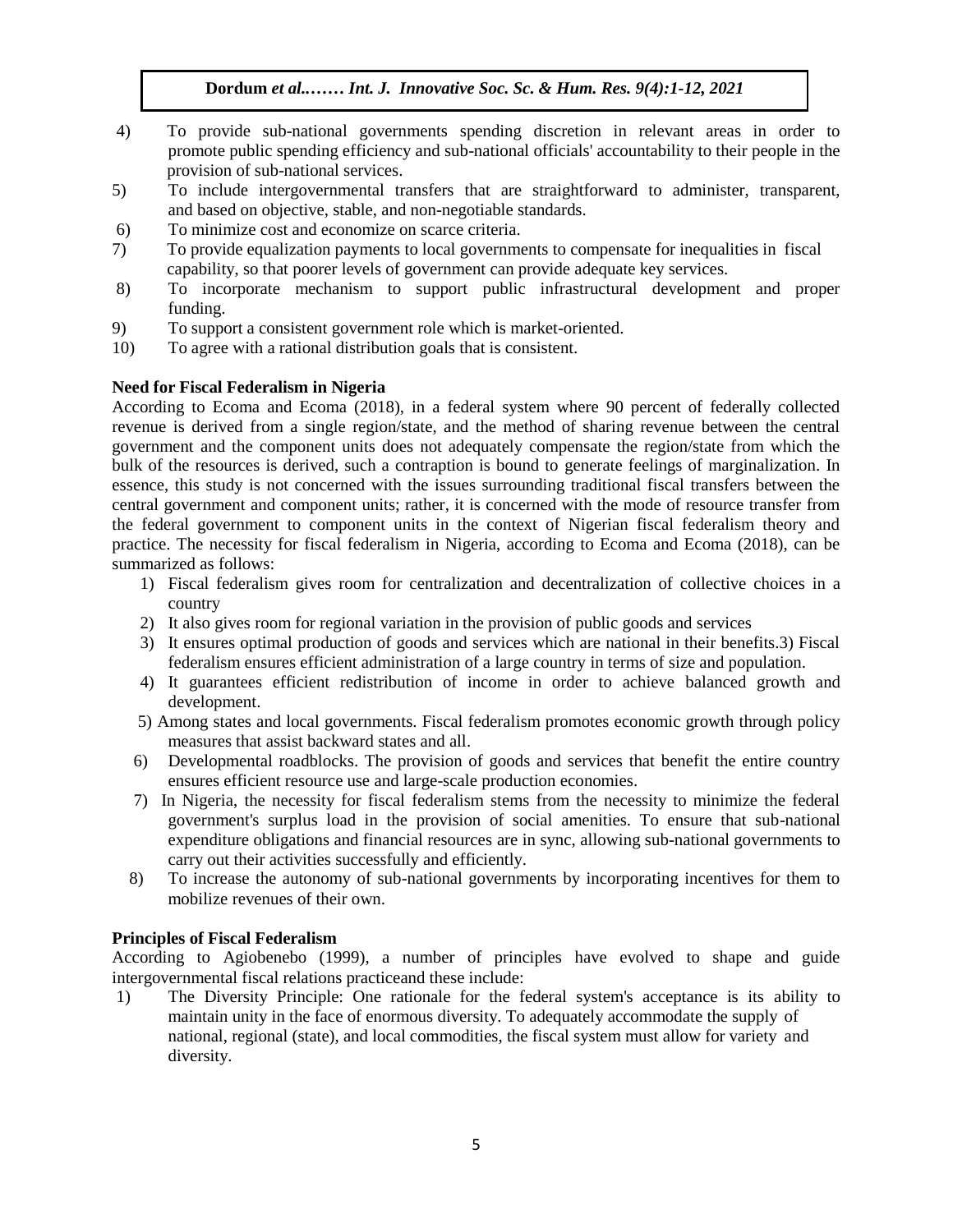- 2) The Equivalence Principle: The geographical incidence of certain public goods varies. As a result, allocation efficiency necessitates the equalization of interjurisdictional variations in locational benefits through a combination of taxes and public goods and services.
- 3) The Principle of Centralized Stabilization: This principle mandates the use of fiscal instruments at the national level to achieve macro policy objectives (stabilization, growth, etc.).
- 4) Spillover Effects Correction: Fiscal federalism's efficiency necessitates the system's correction of interjurisdictional externalities. Because benefit areas for many public goods and services are open entities, spillover effects or interjurisdictional externalities related to externalities (both benefits and harms) experienced by people of other geopolitical units. This condition is designed to prevent what is known as the "central city exploitation thesis" in the literature on fiscal decentralization, as well as the use of economies of scale and the rationale for intergovernmental grants.
- 5) Minimum Provision of Important Public Goods and Services: According to this principle, fiscal federalism must ensure that all individuals, regardless of where they live, get a minimum level of certain essential public goods and services.
- 6) Fiscal Equalization Principle: Where there is a significant regional imbalance in resource endowment and corresponding differences in fiscal capacity of subnational governments, some fiscal equalization among the federating units of government is required to ensure a minimum level of public goods and services.
- 7) The Efficiency Principle: This principle has two aspects in a two-step hierarchy. To begin with, it necessitates that the collection of fiscal federalism criteria, taken as a whole, achieve efficiency in resource distribution in the Paretian sense. Second, the collective rules of intergovernmental fiscal relations must ensure that each level of government optimizes internal revenue receipts with the least amount of tax effort and the least amount of distortion.
- 8) The Principle of Derivation: This principles requires that the components units of a federation be able to control some of their preferences in their own way with their own resources
- 9) The Principle of Locational Neutrality: Interregional fiscal variations influence the locational decisions of both individuals and businesses. Given the natural variations in resource endowment, tax capacity, and effort, some degree of locational interference appears to be an unavoidable consequence of fiscal federalism. As a result, policy aims to reduce the distortions caused by such meddling.
- 10) The Principle of Centralized Redistribution: The redistribution function of fiscal policy should be centralized at the federal level through progressive taxation and expenditure programs. This principle is mutually consistent with the locational neutrality concept. In other words, if the redistribution function is decentralized, locational judgments may be distorted. These principles are incompatible with one another. As a result, they are difficult to follow at the same time. Some of them are incompatible, necessitating trade-offs. The ideal of diversity, for example, may clash with that of locational neutrality, resulting in socioeconomic costs. Also, because of the negative effects of the former on labor mobility and productivity, the principle of equalization of fiscal status, in an attempt to establish horizontal equity, may conflict with the efficiency criterion (Ewetan, Ike & Ige, 2015).

# **Expenditure Assignment in Nigeria**

All of the constitutions of the Federal Republic of Nigeria, according to Adeleke (2011), assigned functions to each level of government. The federal and regional governments' tasks were divided into two categories by the Federal Constitution of 1963. That is, the federal and concurrent legislative list is exclusive. The local government was recognized implicitly as part of the regional governments in the 1963 constitution. The federal constitutions of 1979, 1989, and 1999 defined the roles of each level of government. According to Adeleke (2011), these functions are as follows: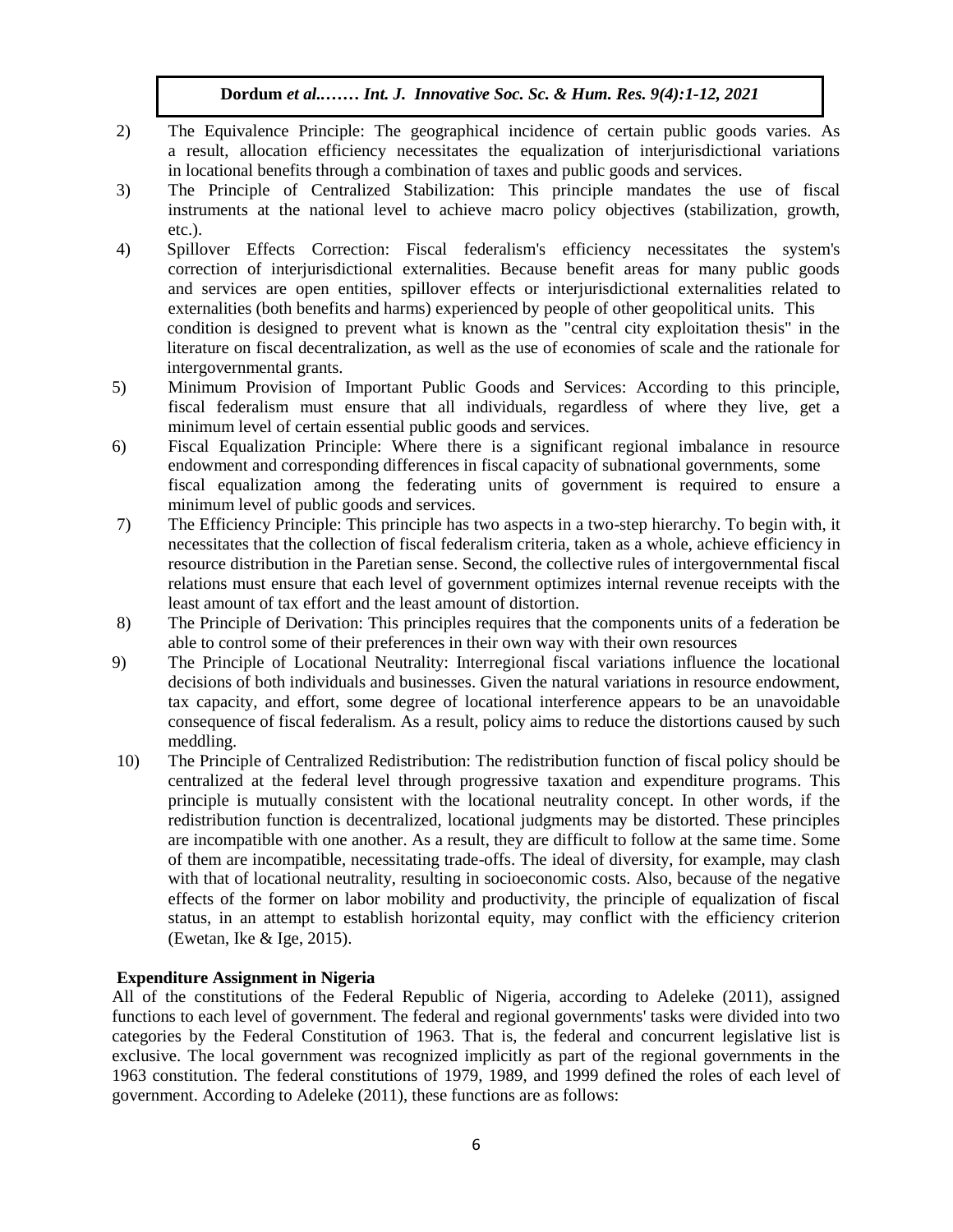- (i) Exclusive list: This is a list of functions that are only to be undertaken by the federal government. External affairs, legal tender currency issue, police, defense accounting of the federal government, and so on are among these functions.
- (ii) Concurrent legislative list: This includes actions that must be taken by both the federal and state/regional governments. Census, higher education, industrial development, jails, National Parks and Antiquities, and so forth are examples of these.
- (iii) Local Government Functions: The fourth schedule of the federal constitutions of 1979, 1989, and 1999 lists the functions and tasks of local government. The provision of public goods, cemeteries, garbage disposal, public convenience, naming of roads, streets, and house numbers, licensing, regulation, and control of the sale of liquor, rate collection, radio and television license, and so on are the key functions of local governments.

However, under the military administration, the functions of each tier of government are not clearly defined. The function of each level of government depends on the Head of State and Commander-in-chief of the Armed forces.

# **Development in Nigeria's Fiscal Federalism**

The system of transfers or grants by which the federal government divides its revenues with state and municipal governments is known as fiscal federalism. This is referred to as revenue allocation in general. As Nigeria transitioned from a unitary to a federal administration, the form of government grew increasingly decentralized, and fiscal arrangements changed (Ekpo, 2004).

The component units, the Protectorate of Northern Nigeria, the Protectorate of Southern Nigeria, and the Colony of Lagos, each had complete fiscal independence prior to the amalgamation of Nigeria in 1914. A unified fiscal system had previously been in existence prior to the merger, and a centralized budgeting system had been implemented in 1926. However with the adoption of regionalism in 1946, a decentralized fiscal structure was evolved. Before the introduction of a republican constitution in 1963, the fiscal arrangements were influenced by political and constitutional factors. Several commissions were created to renew existing fiscal arrangements and make appropriate recommendations According to Arowo (2011), revenue commissions and allocation formula in Nigeria from 1946-88 is a unique one in because it is characterized by constant struggle, clamour for change and, very recently, violence in the form of agitation for resource control in the Niger-Delta region. It is fiscal centralism instead of fiscal federalism. Calls and exhortations by lower tiers of government for a more decentralized fiscal arrangement have continued to fall on deaf ears. The issue has, over the years, engaged the attention of various commissions and committees. They include according to Arowolo (2011):

- 1. Phillipson Commission (1946): This commission recommended the use of derivation and even development as criteria for distribution of revenue. By derivation, the commission means each unit of government would receive from the central purse the same portion it has.
- 2. Hicks-Phillipson Commission (1951): This commission recommended need, derivation, independent revenue or fiscal autonomy and national interests as the criteria for revenue sharing.
- 3. Chicks Commission (1953): The commission recommended derivation.
- 4. Raisman Commission (1957): It recommended need, balanced development and minimum responsibility. Percentage division of 40% to the north, 31% to the east, 24% to the west and 5% to Southern Cameroon.
- 5. The Binns Commission (1964): This commission rejected the principles of need and derivation. In its place, it proposed regional financial comparability and percentage division of 42% to the north, 30% to the east, 20% to the west and 8% to the mid-west.
- 6. Dina Commission (1969): It recommended national minimum standards, balanced development in the allocation of the states joint account and basic need.
- 7. Aboyade Technical Committee (1977): It recommended a national minimum standard for national integration (22%), equality of access to development opportunities (25%), absorptive capacity (20%), fiscal efficiency (15%) and independent revenue effort (18%). Other criteria are: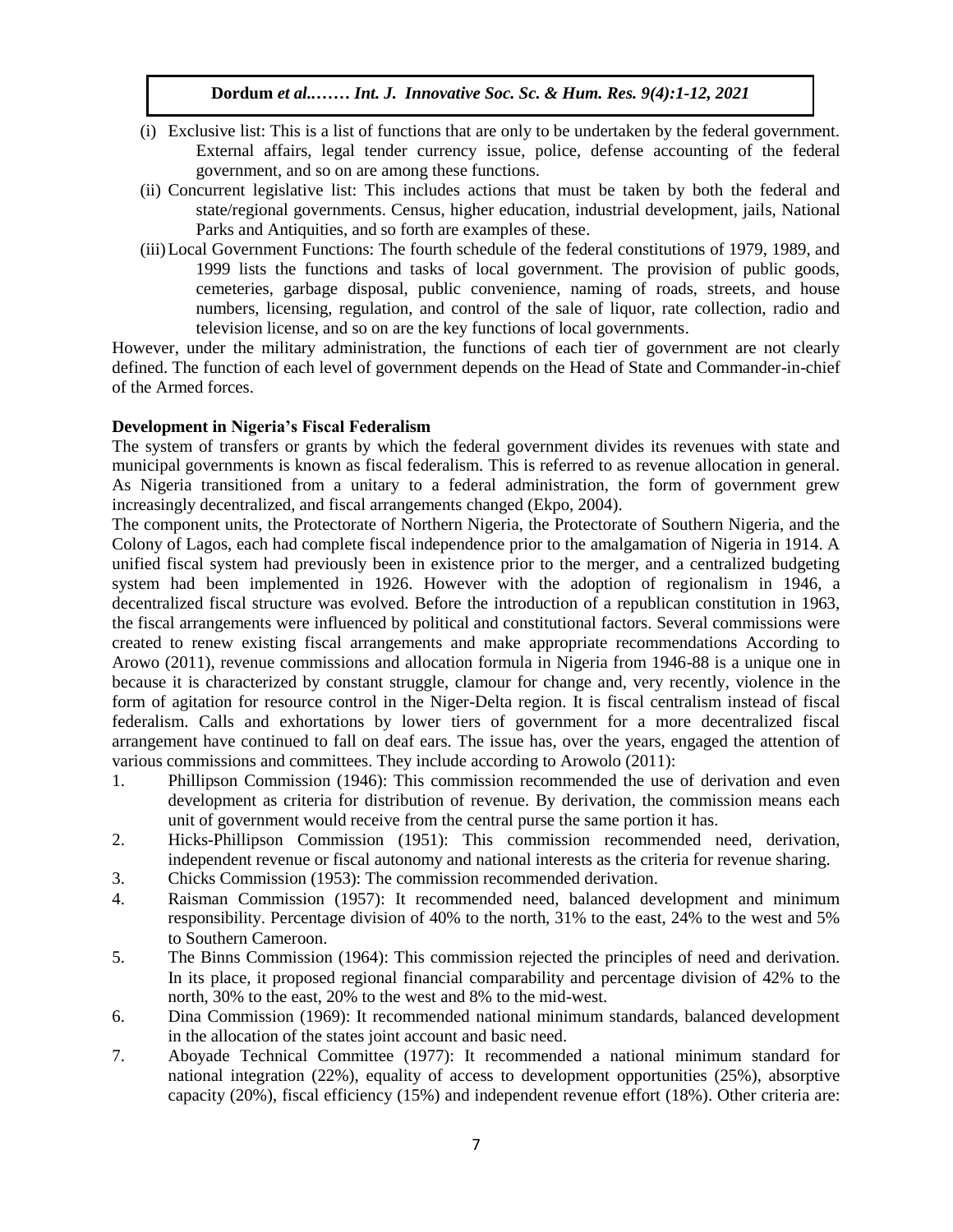57% to Federal Government, 30% to State Governments, 10% to Local Governments and 3% to a special fund

- 8. Okigbo Committee (1980): It recommended percentages on principles: Population (4%), equality (4%), social development (15%) and internal revenue effort (5%). Percentages for governments: Federal (53%), States (30%), Local Governments (10%), Special Fund (7%).
- 9. Danjuma Commission (1988): It recommended percentages: Federal (50%, States (30%), Local Governments (15%), and special Fund (5%). Other laws and decrees on revenue allocation: Decree 15 of 1967 , Decree 13 of 1970 ,Decree 9 of 1971 , Decree 6 of 1975 , Decree 7 of 1975 (Oyeneye, et al, 1988).

# The 1999 Constitution of the Federal Republic of Nigeria

The Revenue Mobilization, Allocation, and Fiscal Commission is established as a permanent body under the Third Schedule, Part 1 of the 1999 Constitution. Section 162(2) of the 1999 Constitution improves on section 149(2) of the 1979 Constitution, which left sole responsibility for the allocation of public monies from the distributable pool on the National Assembly, which was already overburdened. The Revenue Mobilization and Fiscal Commission was established by the 1999 Constitution, allowing the body to devote its full attention to the complex subject of revenue allocation in the country: The President, upon receiving advice from the Revenue Mobilization, Allocation, and Fiscal Commission, shall present to the National Assembly proposals for revenue allocation from the Federation Account, and the National Assembly, in determining the formula, shall take into consideration the allocation principles, particularly those of population, equality, of states, internal revenue, and population provided, however, that the principles of derivation are always reflected in any approved formula as not less than thirteen percent of revenue accruing to the Federation Account directly from any national resources. " In addition, Section 162 (3) states: Any amount standing to the credit of the Federation Account shall be distributed among the Federal and State Governments and the Local Government Councils in each state on such terms and in such manner as may be prescribed by the National Assembly. Subsections (5), (6), (7) and (8) of Section 162 of the 1909 Constitution make financial provision for the local government councils. Section 162 (6) provides that: Each State shall maintain a special account to be called "State Joint Local Government Account' into which shall be paid all allocations to the local government councils of the states from the Federation Account and from the Government of the State (7) Each State shall pay to local government in its area of jurisdiction such proportion of its total revenue on such terms and in such manner as may be prescribed by the National Assembly (8) The amount standing to the credit of local government councils of such a state shall be distributed among the local government councils of that state on such terms and in such manner as any be prescribed by the House of Assembly.

The Constitution further provides for a four-year review of the revenue allocation formula to remove distortions and imbalances in the system. Parts I and II of the Second Schedule of the Constitution contain the legislative powers of the Federal and State governments. The Exclusive Legislative List contains 68 items, whereas the Concurrent Legislative List contains 30 items. The Fourth Schedule of the 1999 Constitution contains the functions of the Local Government Councils, which in a way spelt out their legislative powers. Sections 4 (7) and 7 (1) (6) (b) of the 1999 Constitution give the State Houses of Assembly powers to make laws, including provisions for statutory allocation of public revenue to local government councils in the states. From the foregoing, it is clear that Nigeria fiscal federalism is still metamorphosing and evolving.

## **Empirical Review**

Maximus (2015) evaluated fiscal federalism in Nigeria with a view to identifying the areas of problems. Survey research method was adopted. Data collected through questionnaire were analyzed using Z-test. The findings revealed that the recommendations proffered by the commissions set up by government in respect to fiscal federalism did not make much impact on the economy due to some factors like: imperfection in the 1999 constitution, furthermore there are many problems inherent in fiscal federalism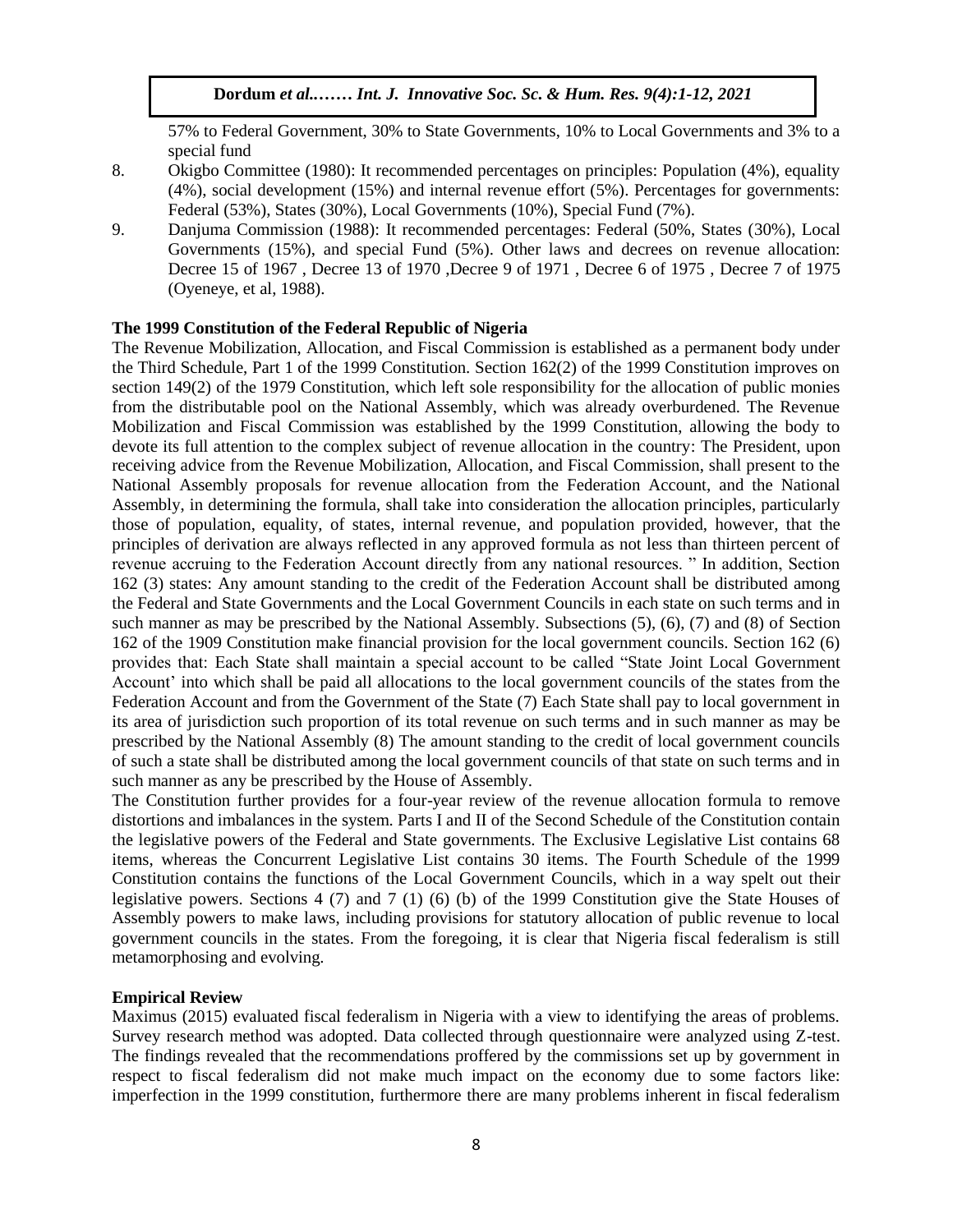which has led to duplication of government functions and waste of public fund. However, in order to ensure an efficient and sound fiscal federalism in Nigeria, it is recommended among others that the Nigerian fiscal responsibility bill, due process should be adhered to by public officers. More so efforts should be made to ensure that all tiers of government adhere to fiscal transparency, accountability and constitutional provisions on fiscal relations. It is also recommended that National Fiscal Commission is established to enhance inter-governmental understanding and cooperation in ways conducive to dialogue between federal, state and local government actors.

Ohiomu and Oluyemi (2017), analyzed fiscal federalism and economic growth nexus in Nigeria to synthesize the extent to which revenue allocation formula has affected the path of economic growth and sustainable national development. The work uses the methodology of Error correction model (ECM) in conjunction with diagnostic tests of variables using Augmented Dickey-Fuller unit root tests and Johansen Co-integration tests for robust policy recommendations. Using the Gross Domestic Product (GDP) as the dependent variable and Revenue allocation to the three levels of government, inflation and lending interest rate as the independent variables, the results from the study show that revenue allocations and the other variables have significant relationship with economic growth in Nigeria. The study recommends among others that there should be accountability and transparency in the federating units to achieve national goals and objectives. Local governments should be given adequate funds to enable them carry out their expenditure responsibilities to accelerate grass root development in the economy.

Ayokhai and Peter (2016), examined the impact of fiscal federalism and the struggles of ethnic minority groups in the Niger Delta on the trajectories of the national question in Nigeria. The study used content analysis. It found a positive relationship between the changes in the fiscal structure and the aggravation of ethnic minorities' struggles. It concluded that the interplay of these variables leads to the degeneration of the national question and recommended, therefore, the revision of the fiscal structure on which the Nigerian federal system currently anchors as a panacea for resolving the national question. Fiscal Federalism and Resource Control in Nigeria.

Nwogwugwu and Kupoluyi (2015) examined the genesis of fiscal centralization and decentralization. It also explored the various arguments for and against the two positions; the politics that underscore these positions as well as the various suggestions proffered to resolve the quagmire. They found that while the framework for resolving the contentious issues have been laid, no meaningful attempt has been made by the federal government to effect change in the status quo. There has not been any constitutional amendment to the operations of Nigeria's federalism with the federal government seeing it as a nonnegotiable area. The agitations for resource control will continue as long as the federal government does not allow for sufficient economic empowerment to guarantee auto-centric development in the component units. The federal government should take urgent steps to ensure true fiscal federalism in the country.

Arowolo (2011) inquired into the causes of dissatisfaction and violent agitation arising from fiscal federalism and the adopted allocation formula. In achieving this, the paper adopted both descriptive and analytical methods by relying on secondary sources for data gathering. It also adopted primary sources by interviewing the key figures involved in the process of allocation of resources. However, the paper the concluded that the centralism and the age-long hegemony of federal government as well as the protracted period of interregnum rule of the military are some of the factors that contribute to the constant conflicts associated.

Robinson and Udeorah (2018) ascertained fiscal federalism in Nigeria, and the implication to the economy of states. Federalism, fiscal federalism and inter-governmental relations were defined in the conceptual framework, while basic theories of fiscal federalism were reviewed. The empirical issues/opinions of experts on fiscal federalism concluded the literature review. The paper reviewed the evolution of fiscal federalism in Nigeria; Sir S. Philipson headed the first fiscal commission preparatory to the 1954 federal constitution. Other commissions/instruments of fiscal federalism include, the Hicks-Philipson, Louis Chick, Jeremy Raisman and R.C. Tress, the Bin, Decree 15 of 1967, the Dina Commission, the Aboyade committee, Pius Okigbo, T.Y. Danjuma Commission and the Constitution of the Federal Republic of Nigeria, 1999. The paper discovered that the Nigerian fiscal imbalance was to a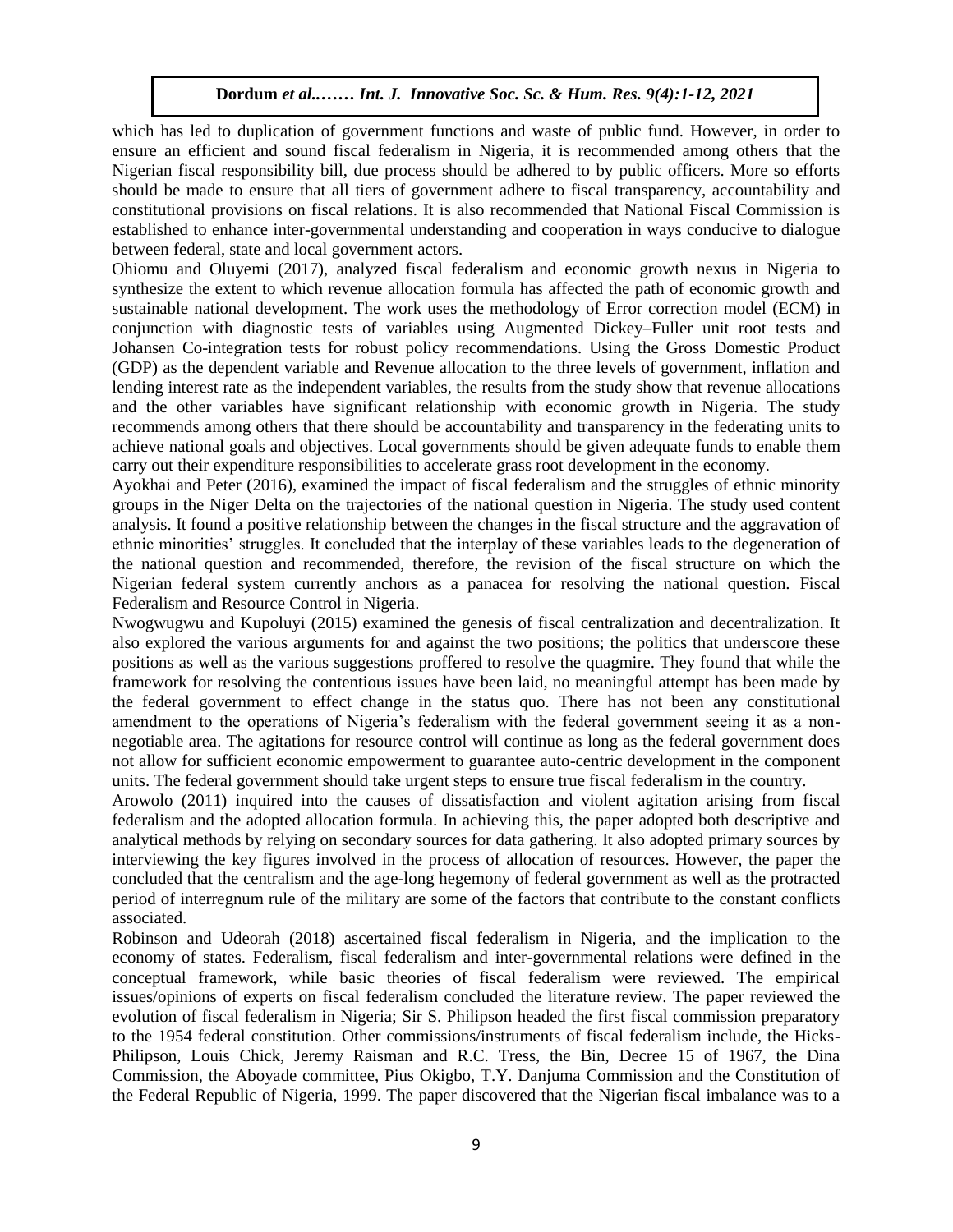large extent masterminded by the military governments. That the states in Nigeria are structurally constrained to perform their constitutional responsibilities because of appropriation of greater quantity of the national resources to the purview of the government at the centre.

Ewetan, Ike and Ige (2015) examines such issues as principles of fiscal federalism, decentralization and assignment of revenue from natural resources, decentralization and corruption, decentralization, regional disparities and national unity.The study found that the practice of fiscal federalism has been contentious in Nigeria due to overbearing influence of the federal government, unevenly distribution of endowment of natural resources, the sharing of which often puts considerable strains on national unity, and also tends to generate rivalries between the constituent units of the Nigerian state. The paper concludes that if the country can establish the institutions that will make decentralization work with a reasonable degree of efficiency, then decentralization can be a good policy.

Odigwe and Aibieyi (2015) explored fiscal Federalism and development in Nigeria. They found that the pattern of fiscal federalism the military imposed on the nation has no regard for the source of production and revenue generation. This is so through the power bestowed upon the federal government by the constitution which gave the federal government power over taxation and payment collection, the same constitution also vested the power of ownership of natural resources in any part of the country on the central government, and this has gone a long way to balkanized revenue generation effort and made development Epileptic and subjecting states as agents to the federal government. They concluded that the 1963 Republican constitution, 1979 constitution, 1989 constitution and 1999 constitution made it possible in Nigeria, and conflict are still "brewing.

Ejeh and Orokpo (2014) investigated fiscal federalism in Nigeria: an analysis of issues and challenges.They posited that the federal government however has occupied a very strong position vis-àvis the State and Local government since the 1970's in Nigeria. This is because most of the power (financial and legislative) relating to economic development has been explicitly centralized at the federal level. It is the position of the paper that a high level of fiscal decentralization is required in Nigeria because of the unfair revenue sharing formula and the need to resolve the controversial issues surrounding the contentious fiscal federalism in Nigeria. Apart from recommending a substantial review of the fiscal intersystem, it draws attention to the political imperatives of a constitutional modification of the fiscal arrangement and adequate compensation for those who produce the 'commonwealth' among others.

Ecoma and Ecoma (2018) evaluated fiscal federalism and good governance in Nigeria since Independence. Since it is fundamentally true that the challenges of fiscal federalism are enormous in Nigeria, the paper attempted to look into the importance of fiscal federalism for good governance in Nigeria. The study noticed that the principle of fiscal autonomy and fiscal integrity are paramount aspects of the survival and continued existence of a truly federating system of government. The paper also revealed that the contending issues and challenges of fiscal federalism could be in form of a mismatch between revenue sources and functions of the various tiers of government. The paper concluded by arguing that there is the prospect of a stable federation if anchored on arrangements rooted in equity, fairness and justice. They recommended that the distribution of revenue should encourage each State and Local Government to improve internal revenue generation, as well as the devolution of fiscal power and responsibilities to component units.

# **5.0 CONCLUSION**

Because Nigeria is multi-ethnic, multi-racial, multi-lingual, and has a high level of religious sentiments, the paper was able to summarize fiscal federalism and Nigeria's experience with the awareness that fiscal federalism has caused a lot of disputes and controversies. The core thesis of this study is that true fiscal federalism can be achieved when income and spending decentralizations are based on equality, justice, and fairness, particularly with reference to the derivation principle.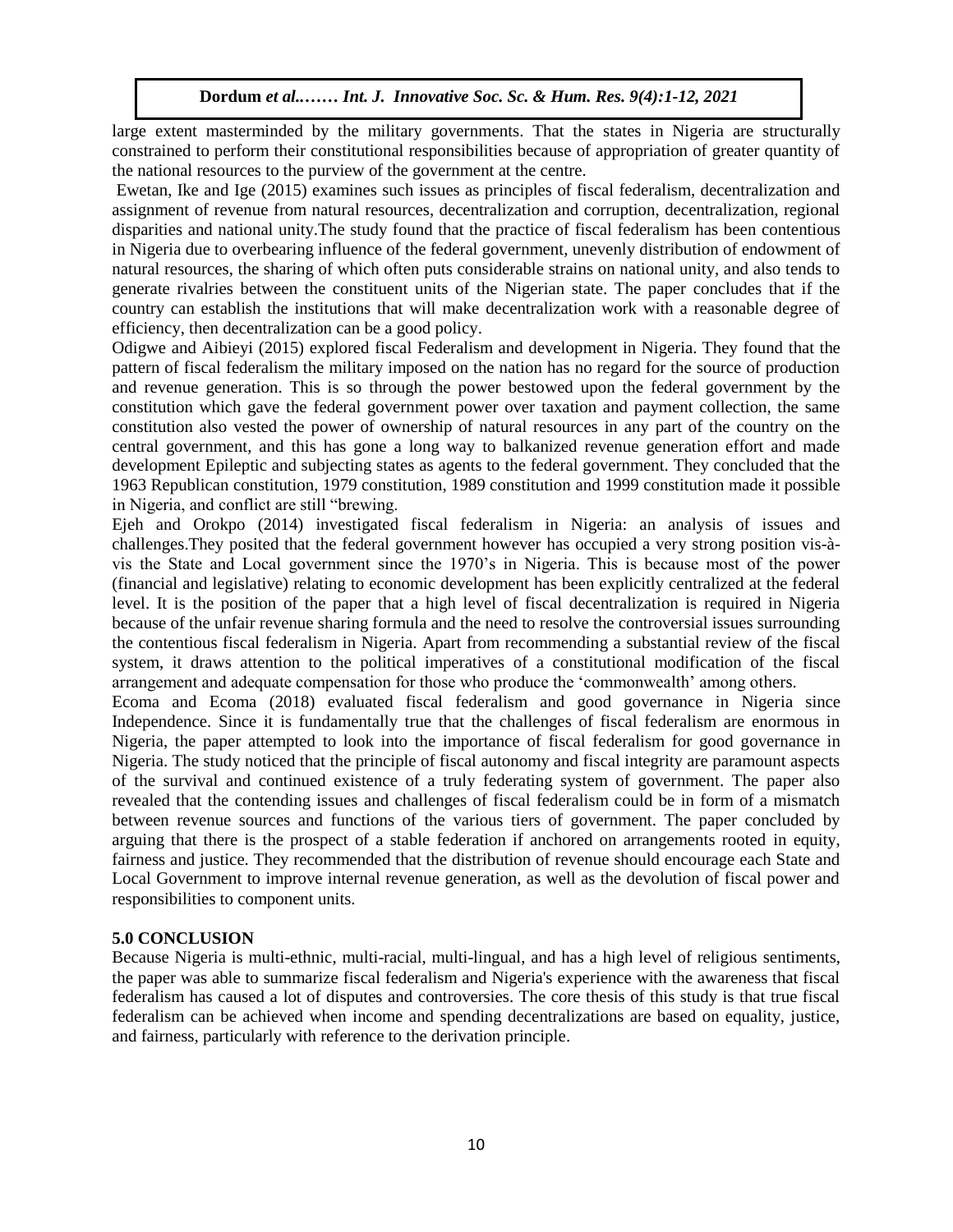#### **6.0 POLICY RECOMMENDATIONS**

Arising from the challenges of fiscal federalism, the following are the alternatives for remediation:

- i. True fiscal federalism where revenue powers will be share equitably among the federating units or tiers of governments. This will make the subnational government to be vibrant.
- ii. The current expenditure framework of government that resides most responsibilities in the central government should be reviewed, so that some of these responsibilities will be given to the state and local government.
- iii. True fiscal federalism should be practiced in order to protect Nigeria with a lot of diversities from tyranny and dispersing powers.
- iv. There should be amendment and reformation of our various tax laws in order to give more tax powers to other tiers of governments and enhance the non-oil revenue.
- v. There should be constitutional amendments to address the aspect of ownership of natural resources that is resident in the central government.
- vi. There is need to ensure that the distribution of the revenue encourage each state and local government to improve internal revenue generation, not to constantly and wholly depending on the fund coming from the federation account.

#### **REFERENCES**

Ajibola, R. (2008) *Public Finance: Principles and practice. Lagos:* AVL Publishing.

- Akindele, S.T. & Olaopa, K. (2002). Fiscal federalism and local government finance in Nigeria: an examination of revenue, rights and fiscal jurisdiction", in Omotoso, F. (Ed.), *Contemporary issues in public administration,* Bolabay Publications, Lagos, pp. 46-64.
- Amnuwo, K. (1998) (Ed). *Federalism and Political Restructuring in Nigeria*. Ibadan: Spectrum Books Limited
- Anyanwu, J. C (1999). Fiscal Relations among the various Tiers of Government in Nigeria In: Fiscal Federalism and Nigeria's Economic Development, Ibadan Nigeria. *The Nigerian Economic Society*, 119-124.
- Arowolo, D (2011). Fiscal Federalism in Nigeria: Theory and Dimensions. *Afro Asian Journal of Social* Social **Social** *Sciences, 2*(2.2), 1-21.
- Ayokai, F.E.F & Peter, N.W. (2011). Fiscal federalism, ethnic minorities and national question in Nigeria: Revisiting the case of the Niger Delta people*. African Research Review*, 10(3), 2070-0083.
- Bird, R. M. (2009). *Taxation in Latin America: Reflections on sustainability and the balance between efficiency and equity.* Working paper (0306), Rotam School of Management, University of Toronto, 26 June.
- Dunmoye, A. (2002). Resource control: Which way forward*? Newsletter of the Social Science Academy of Nigeria*, 5(1), 44-46.
- Ecoma, E.S. & Ecoma, C.S. (2011). Fiscal federalism and good governance in Nigeria since independence*. American Research Journals*, 4(1), 2378-7031.
- Ejeh, A.W. & Orokpo, E.E. (2014). Fiscal federalism in Nigeria: An analysis of issues and challenges. *International Journal of Peace and Conflict Studies.* 2(1), 2354-1598.
- Ekpo, A. (2004). Intergovernmental Fiscal Relations: The Nigerian Experience. Paper Presented at the 10th Year Anniversary of the Financial and Fiscal Commission of South Africa, Cape Town, 1012, August
- Ekpo, A. H. (1994) Fiscal Federalism: Nigeria Post-independence Experience. *World Development, Quarterly Journal of Administration,* 22(8), 17-28.
- Ewetan, O. O. (2011). *Fiscal Federalism and Macroeconomic Performance in Nigeria*. Unpublished PhD Thesis, Covenant University, Ota, Ogun State, Nigeria.
- Ewetan, O.O., Ike, D.N & Ige, C.S. (2015). An examination of relevant issues in Nigeria's fiscal federalism. *Journal of Research in Humanities and Social Studies*. 2(3), 2394-6296.
- Litvack, J. I. & C. I. Wallich (1993). Intergovernmental finance: Critical to Russia's transformation? *Finance and Development*, 3(2), 6-9.
- Ma, J. (1995). Macroeconomic management and intergovernmental relations in China*, working Papers* (1408), The World Bank, 14 April.